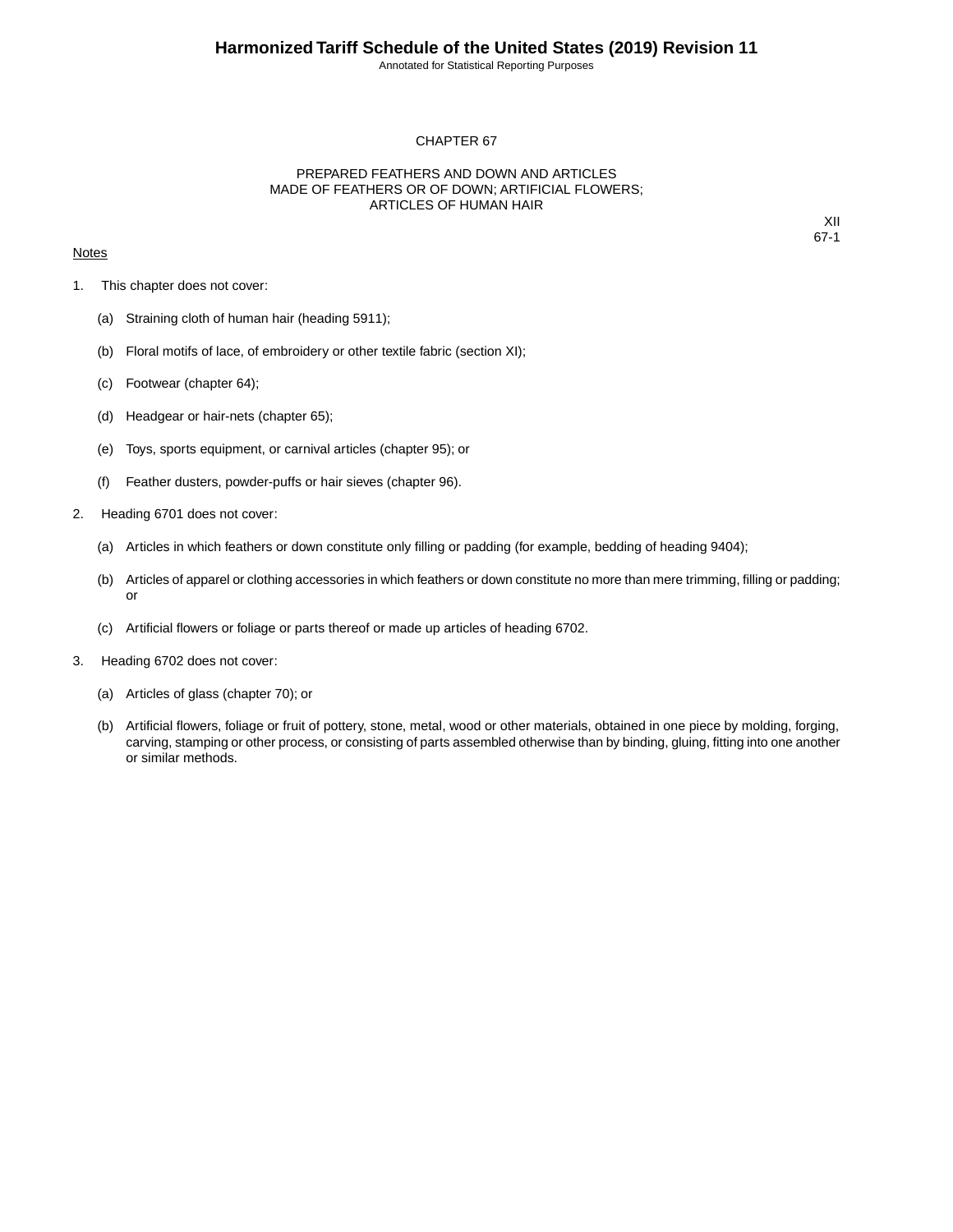## **Harmonized Tariff Schedule of the United States (2019) Revision 11**

Annotated for Statistical Reporting Purposes

| Heading/                         | Stat.       |                                                                                                                                                                                                                          | Unit                   |         | Rates of Duty                                                                         |       |
|----------------------------------|-------------|--------------------------------------------------------------------------------------------------------------------------------------------------------------------------------------------------------------------------|------------------------|---------|---------------------------------------------------------------------------------------|-------|
| Subheading                       | Suf-<br>fix | <b>Article Description</b>                                                                                                                                                                                               | of<br>Quantity         | General | 1<br>Special                                                                          | 2     |
| 6701.00                          |             | Skins and other parts of birds with their feathers or down,<br>feathers, parts of feathers, down and articles thereof (other<br>than goods of heading 0505 and worked quills and scapes):                                |                        |         |                                                                                       |       |
| 6701.00.30 00                    |             |                                                                                                                                                                                                                          | No 4.7% <sup>1/</sup>  |         | Free (A, AU, BH,<br>CA, CL, CO, D, E,<br>IL, JO, KR, MA,<br>MX, OM, P, PA,<br>PE, SG) | 60%   |
| 6701.00.60 00                    |             |                                                                                                                                                                                                                          |                        |         | Free (A, AU, BH,<br>CA, CL, CO, D, E,<br>IL, JO, KR, MA,<br>MX, OM, P, PA,<br>PE, SG) | 60%   |
| 6702<br>6702.10<br>6702.10.20 00 |             | Artificial flowers, foliage and fruit and parts thereof; articles<br>made of artificial flowers, foliage or fruit:<br>Of plastics:<br>Assembled by binding with flexible materials such as                               |                        |         |                                                                                       |       |
|                                  |             | wire, paper, textile materials, or foil, or by gluing or by                                                                                                                                                              | No  8.4% <sup>2/</sup> |         | Free (A, AU, BH,<br>CA, CL, CO, D, E,<br>IL, JO, KR, MA,<br>MX, OM, P, PA,<br>PE, SG) | 60%   |
| 6702.10.40 00                    |             |                                                                                                                                                                                                                          |                        |         | Free (A, AU, BH,<br>CA, CL, CO, D, E,<br>IL, JO, KR, MA,<br>MX, OM, P, PA,<br>PE, SG) | 80%   |
| 6702.90<br>6702.90.10 00         |             | Of other materials:                                                                                                                                                                                                      |                        |         | Free (A, AU, BH,<br>CA, CL, CO, D, E,<br>IL, JO, KR, MA,<br>MX, OM, P, PA,<br>PE, SG) | 60%   |
| 6702.90.35 00                    |             | Other:                                                                                                                                                                                                                   |                        |         | Free (A, AU, BH,<br>CA, CL, CO, D, E,<br>IL, JO, KR, MA,<br>MX, OM, P, PA,<br>PE, SG) | 71.5% |
| 6702.90.65 00                    |             |                                                                                                                                                                                                                          |                        |         | Free (A, AU, BH,<br>CA, CL, CO, D, E,<br>IL, JO, KR, MA,<br>MX, OM, P, PA,<br>PE, SG) | 90%   |
| 6703.00                          |             | Human hair, dressed, thinned, bleached or otherwise worked;<br>wool or other animal hair or other textile materials, prepared<br>for use in making wigs or the like:                                                     |                        |         |                                                                                       |       |
| 6703.00.30 00                    |             |                                                                                                                                                                                                                          |                        |         |                                                                                       | 20%   |
| 6703.00.60 00                    |             |                                                                                                                                                                                                                          |                        |         |                                                                                       | 35%   |
| 6704                             |             | Wigs, false beards, eyebrows and eyelashes, switches and<br>the like, of human or animal hair or of textile materials; articles<br>of human hair not elsewhere specified or included:<br>Of synthetic textile materials: |                        |         |                                                                                       |       |
| 6704.11.00 00                    |             |                                                                                                                                                                                                                          |                        |         |                                                                                       | 35%   |
| 6704.19.00 00                    |             |                                                                                                                                                                                                                          |                        |         |                                                                                       | 35%   |
| 6704.20.00 00                    |             |                                                                                                                                                                                                                          |                        |         |                                                                                       | 35%   |
| 6704.90.00 00                    |             |                                                                                                                                                                                                                          |                        |         |                                                                                       | 35%   |
|                                  |             |                                                                                                                                                                                                                          |                        |         |                                                                                       |       |

XII 67-2